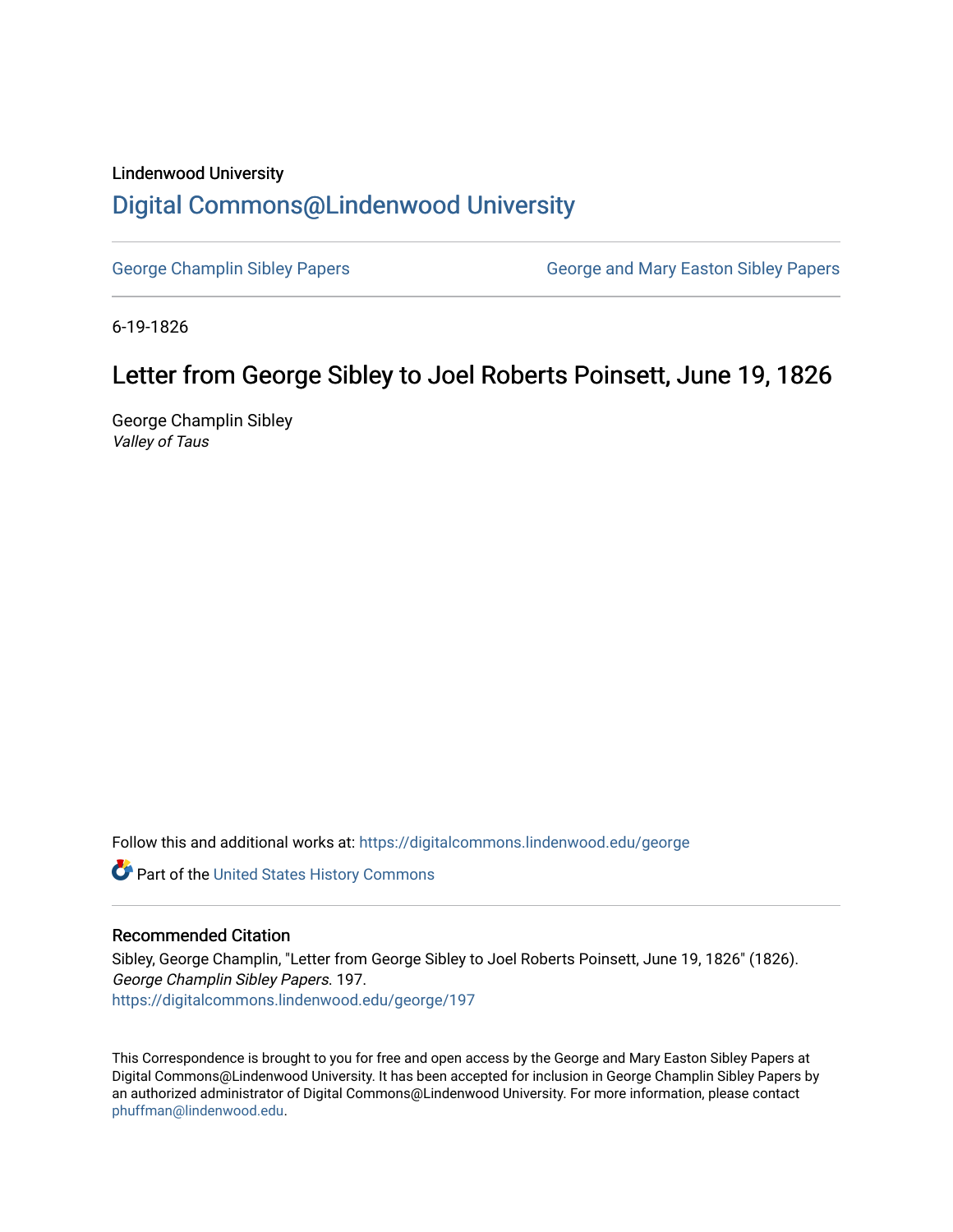ALS G.C. Sibley, Valley of Taus, N. Mexico

To: J.R. Poinsett, Minister, etc.

To his Excellency,

J. R. Poinsett,

Minister

Sir,

I have had the pleasure to receive your communication of the  $13<sup>th</sup>$ , and on the same day (The 10<sup>th</sup> of July) I also received a letter from the Governor of this Territory announcing that he has received directions to "permit Mr. George Sibley, comsnr. Of the U.S., to make an examination of the western part of the road from St. Fe to the Missouri without marking or cutting it out or establishing any work of any hand".

This very restricted permission would avail the commissioners but little indeed, if it were not for that fact there is no "marking or cutting out" or any "works" necessary or indeed practicable to be done on any part of the Road within the Mexican Territory.

From the crossing of the Arkansas to this valley, and to Santa Fe the road will not pass through timbered land exceeding in the whole one mile, and is so scattered and open that it can be passed without the land difficulty with carriages with no other labor than removing a few logs and . And as it will be labors and time cont. to attempt to "mark out the road" by any artificial means that he commissioners can devise and affect, we shall probably no[?] other will mark, than by furnishing a chart of the great frontier upon an accurate examination and survey. Upon which will be noted with great care all the prominent land marks already set up by the hand of nature which now serve as admirable guides to the traveler. Any artificial hillocks or mounds thrown up (unless of much greater magnitude than our limited means will justify) would be destroyed by in a very short time by the immense herds of Buffalo that are continually passing to and fro over the plains. And what they might be unable to destroy would assuredly be leveled by the roaming bands of Indians who are always sufficiently inclined to do wanton mischief.

I have no then myself, & I presume the other commissioners will have none to proceed with the examination as permitted inasmuch as we can afford everything under that permission, that we could do if it were ample as our government wished and expected. It is certain that if the commissioners shall determine to proceed as above suggested that their report of the road will be such as to make it entirely unnecessary for the government of the U. States even to take any further order or interest in the matter.

I have determined it proper to state these facts to you for your information.

I the honor &.